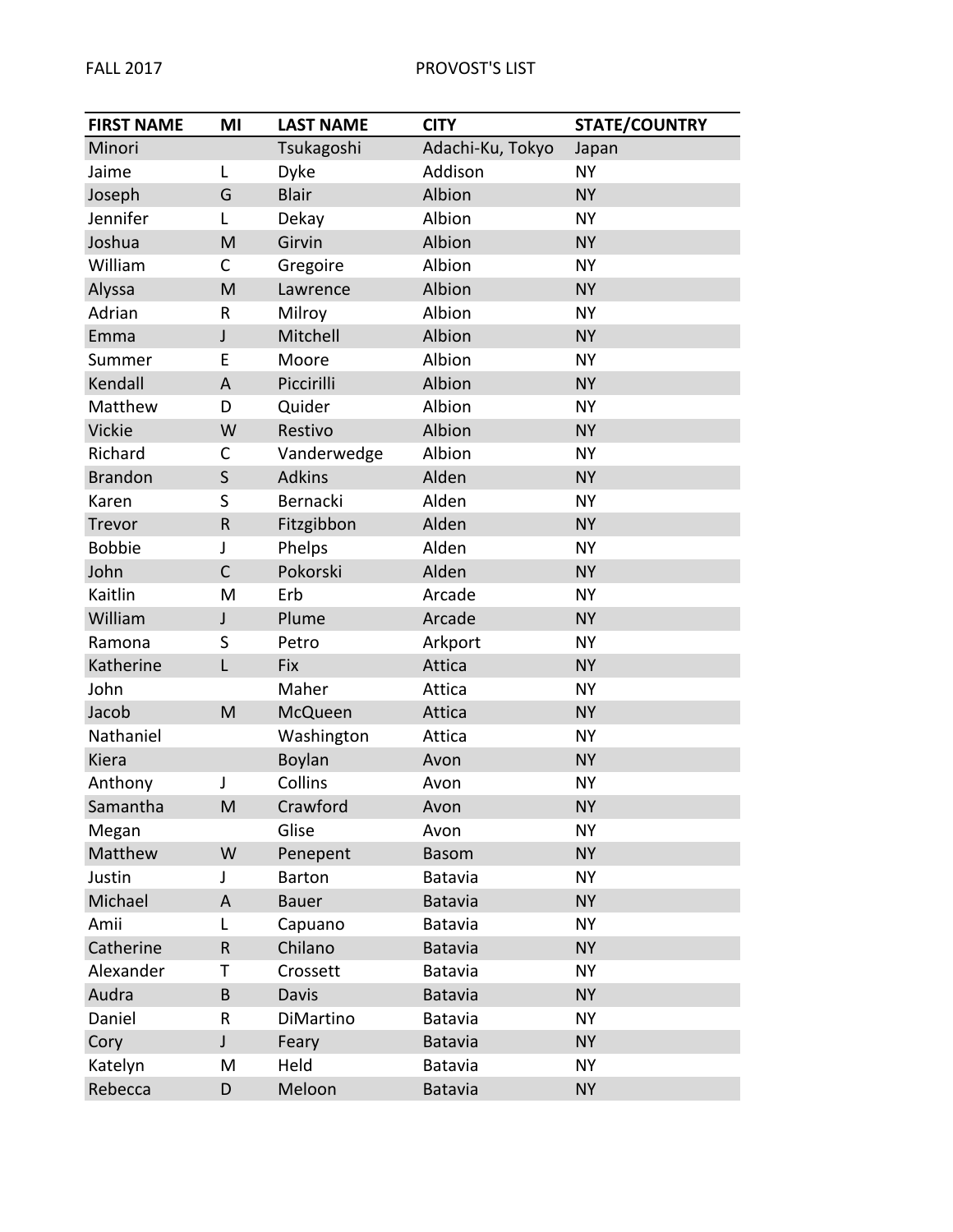| Jessica       | L            | Newton        | Batavia                | <b>NY</b> |
|---------------|--------------|---------------|------------------------|-----------|
| Sara          | M            | Olivani       | <b>Batavia</b>         | <b>NY</b> |
| Nicole        | т            | Rott          | Batavia                | <b>NY</b> |
| Kristin       | E            | Smith         | <b>Batavia</b>         | <b>NY</b> |
| <b>Brian</b>  | M            | Wheeler       | Batavia                | <b>NY</b> |
| Nivendu       |              | Sarode        | <b>Bath</b>            | <b>NY</b> |
| Taylor        | N            | <b>Becker</b> | <b>Belfast</b>         | <b>NY</b> |
| Zachary       | $\mathsf{J}$ | <b>Becker</b> | <b>Belfast</b>         | <b>NY</b> |
| Elizabeth     | A            | Jarnot        | Bergen                 | <b>NY</b> |
| Adam          | $\mathsf{J}$ | Kendrot       | Bergen                 | <b>NY</b> |
| Joshua        | P            | Robinson      | Bergen                 | <b>NY</b> |
| Lynne         |              | <b>Davis</b>  | Bloomfield             | <b>NY</b> |
| Nicole        |              | Carpino       | Brockport              | <b>NY</b> |
| Jillian       | E            | Cookinham     | <b>Brockport</b>       | <b>NY</b> |
| Matthew       | S            | DeLucia       | Brockport              | <b>NY</b> |
| Matthew       | A            | Hobart        | Brockport              | <b>NY</b> |
| Rebecca       | M            | Steffen       | Brockport              | <b>NY</b> |
| Joel          | A            | Providence    | Brooklyn               | <b>NY</b> |
| Matthew       | J            | Laskowski     | <b>Buffalo</b>         | <b>NY</b> |
| Richard       | $\mathsf J$  | Rivera        | <b>Buffalo</b>         | <b>NY</b> |
| Rebekah       | J            | Ireland       | Byron                  | <b>NY</b> |
| Amanda        |              | Stratton      | Canisteo               | <b>NY</b> |
| Jason         | G            | Holmquist     | Central Square         | <b>NY</b> |
| Cortney       | R            | Richards      | Chaffee                | <b>NY</b> |
| Noreen        | A            | Goodman       | Churchville            | <b>NY</b> |
| Faith         | M            | Thompson      | <b>Clarence Center</b> | <b>NY</b> |
| Melinda       | S            | Carper        | Clyde                  | <b>NY</b> |
| Elizabeth     | Н            | Dubey         | Corfu                  | <b>NY</b> |
| Kelsee        | M            | Korczak       | Corfu                  | <b>NY</b> |
| Madeline      | Н            | Dake          | Cowlesville            | <b>NY</b> |
| Taylor        | L            | Nusstein      | Cowlesville            | <b>NY</b> |
| Daniel        | R            | Kinghan       | Croton On Hudson       | <b>NY</b> |
| Karen         | L            | Allen         | Dansville              | <b>NY</b> |
| <b>Brooke</b> | A            | Hartson       | Dansville              | <b>NY</b> |
| Jason         | J            | Hasler        | Dansville              | <b>NY</b> |
| Pamela        |              | Luce          | Dansville              | <b>NY</b> |
| Jordan        | E            | Reniff        | Dansville              | <b>NY</b> |
| Christine     |              | Shepard       | Dansville              | <b>NY</b> |
| Kodian        | F            | <b>Becker</b> | Darien Center          | <b>NY</b> |
| Lewis         | D            | Ryan          | Darien Center          | <b>NY</b> |
| Dustin        | D            | Wheeler       | Darien Center          | <b>NY</b> |
| Cara          | N            | Calmes        | Delevan                | <b>NY</b> |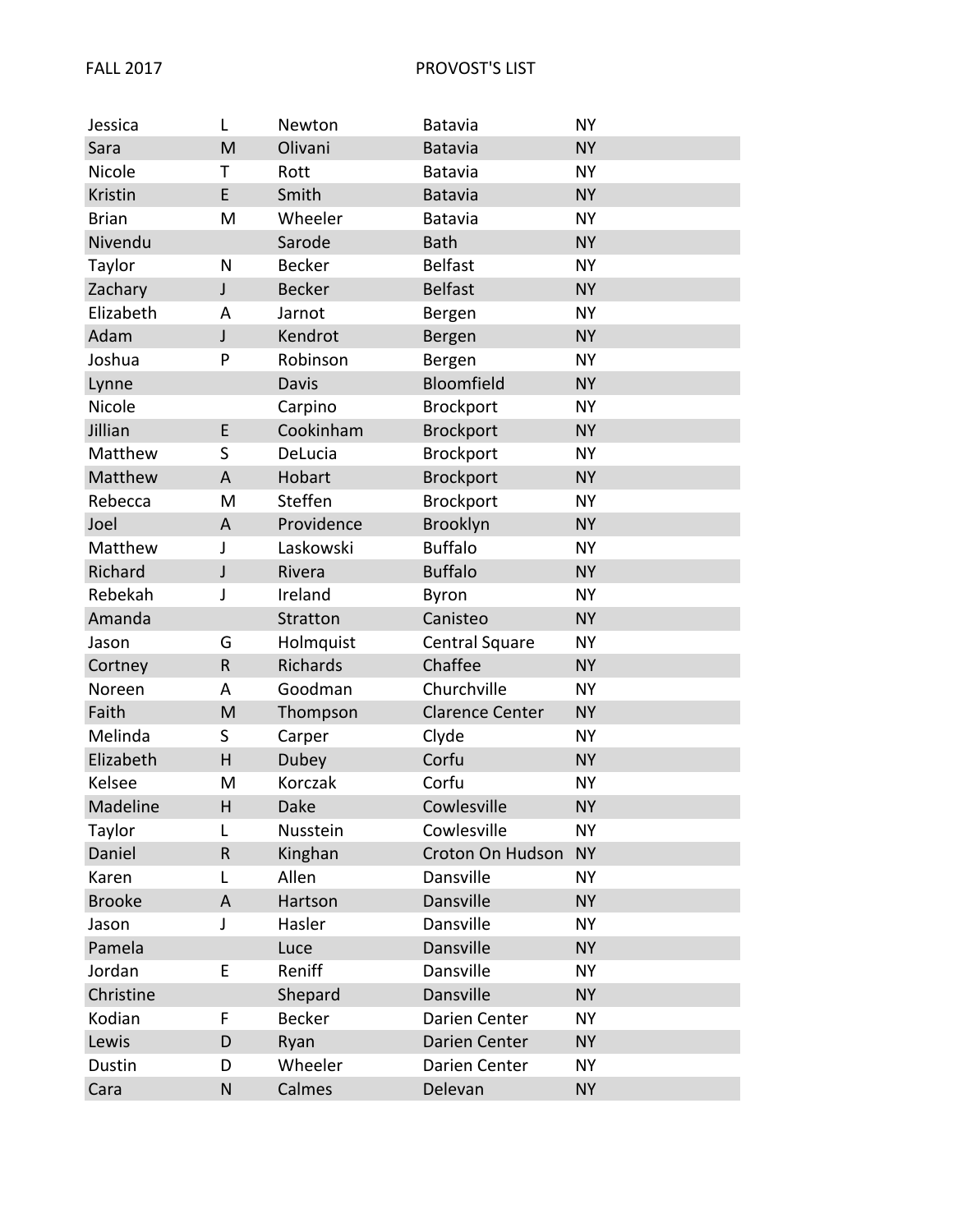| Trever         | A            | Clark              | Delevan             | <b>NY</b> |
|----------------|--------------|--------------------|---------------------|-----------|
| Suzannah       | R            | Olear              | Delevan             | <b>NY</b> |
| Evan           | J            | <b>Atkins</b>      | East Aurora         | <b>NY</b> |
| Amy            |              | Lukasik            | East Aurora         | <b>NY</b> |
| Kimberly       | L            | Schue              | East Aurora         | <b>NY</b> |
| Ellianna       | G            | Tait               | East Aurora         | <b>NY</b> |
| Caroline       | E            | Pelton             | East Bethany        | <b>NY</b> |
| Crystal        | K            | Rhinehart          | East Bethany        | <b>NY</b> |
| Courtney       | L            | Helmich            | <b>East Concord</b> | <b>NY</b> |
| Christi        | M            | Straight           | <b>East Concord</b> | <b>NY</b> |
| <b>Bailey</b>  | J            | Delelys            | Elba                | <b>NY</b> |
| Heather        | L            | Ezard              | Elba                | <b>NY</b> |
| Nicole         |              | Kowalski           | Fairport            | <b>NY</b> |
| Daniel         | $\mathsf{J}$ | Sullivan           | Fairport            | <b>NY</b> |
| Chelsey        | M            | Solpietro          | Gainesville         | <b>NY</b> |
| Jennipher      |              | Colas              | Geneseo             | <b>NY</b> |
| Claire         |              | Boyle              | Glenwood            | <b>NY</b> |
| Sarah          | M            | <b>Boyle</b>       | Glenwood            | <b>NY</b> |
| Gary           | L            | McKenzie           | Gouverneur          | <b>NY</b> |
| Carter         | L            | Benton             | Gowanda             | <b>NY</b> |
| Bergen         | Α            | Swanson            | Hamburg             | <b>NY</b> |
| Seth           | D            | Johnson            | Hamlin              | <b>NY</b> |
| <b>Brennan</b> | $\mathsf{C}$ | Zaremba            | Hamlin              | <b>NY</b> |
| Lacey          | $\mathsf{J}$ | Laraby             | <b>Hemlock</b>      | <b>NY</b> |
| Jacob          | К            | Christopher        | Hilton              | <b>NY</b> |
| Sara           |              | Wilmot             | Hilton              | <b>NY</b> |
| Erin           | M            | Izydorczak         | Holland             | <b>NY</b> |
| Cory           | $\mathsf{J}$ | Messerschmidt      | Holland             | <b>NY</b> |
| Ryan           | A            | Rosso              | Holland             | <b>NY</b> |
| Bethany        | E            | Bentivegna         | Holley              | <b>NY</b> |
| Mary           | P            | <b>Buggie-Hunt</b> | Holley              | <b>NY</b> |
| Starlyt        | $\mathsf C$  | Knight             | Holley              | <b>NY</b> |
| Ryan           | С            | Wolfe              | Holley              | <b>NY</b> |
| Elizabeth      | R            | <b>Baisley</b>     | Honeoye Falls       | <b>NY</b> |
| Zachary        | J            | Falta              | Honeoye Falls       | <b>NY</b> |
| Gale           | Τ            | O'Brien            | Hornell             | <b>NY</b> |
| Victoria       | J            | Williams           | Hunt                | <b>NY</b> |
| James          | R            | Conley             | Hurleyville         | <b>NY</b> |
| Angelique      | N            | Zinner             | Kendall             | <b>NY</b> |
| Colby          | Τ            | Ricker             | Kent                | <b>NY</b> |
| Jacob          | A            | <b>Bolton</b>      | Le Roy              | <b>NY</b> |
| Meghan         | E            | Merica             | Le Roy              | <b>NY</b> |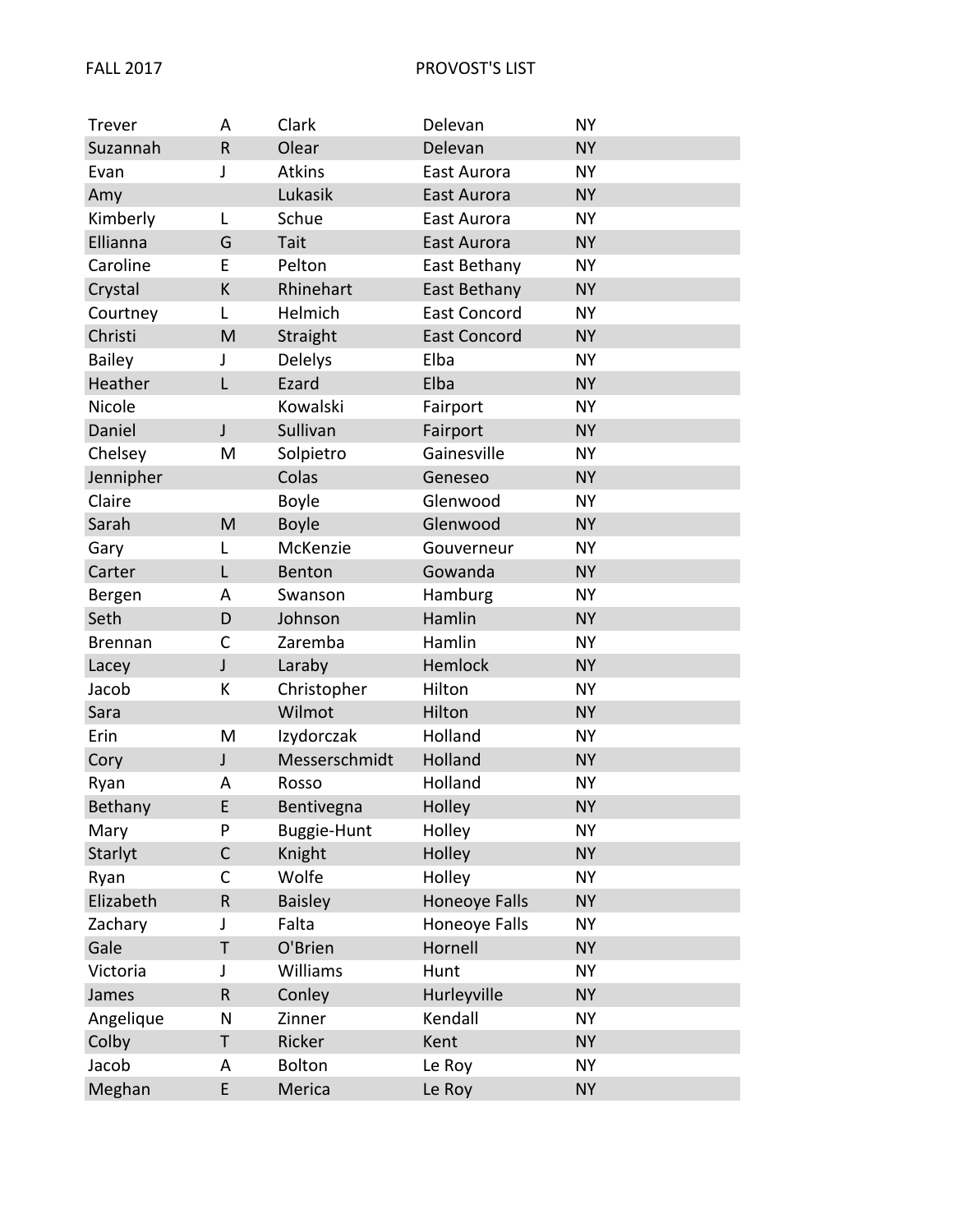| Debra         |             | Pangrazio     | Le Roy              | <b>NY</b> |
|---------------|-------------|---------------|---------------------|-----------|
| Morgan        | R           | Pasquale      | Le Roy              | <b>NY</b> |
| Richard       | D           | Sia           | Le Roy              | <b>NY</b> |
| William       | $\mathsf J$ | D'Angelo      | Leicester           | <b>NY</b> |
| Richard       | C           | Henkel        | Leicester           | <b>NY</b> |
| Grace         | A           | Adams         | Lima                | <b>NY</b> |
| Katelyn       | P           | Cavalier      | Lima                | <b>NY</b> |
| Sean          | A           | Murray        | Lima                | <b>NY</b> |
| Kimberly      |             | Taylor        | Lima                | <b>NY</b> |
| Tara          | E           | Jagodzinski   | Linwood             | <b>NY</b> |
| Danielle      | M           | Allen         | Livonia             | <b>NY</b> |
| Marissa       |             | Catalano      | Lockport            | <b>NY</b> |
| April         | L           | Kubiniec      | Lockport            | <b>NY</b> |
| Scott         | $\mathsf R$ | <b>Buffin</b> | Lyndonville         | <b>NY</b> |
| Naomi         | H           | <b>Briner</b> | Macedon             | <b>NY</b> |
| Rachel        | R           | Conner        | <b>Machias</b>      | <b>NY</b> |
| Rosemarie     | A           | Albone        | Medina              | <b>NY</b> |
| Heather       |             | <b>Burd</b>   | Medina              | <b>NY</b> |
| <b>Stuart</b> | E           | Durrant       | Medina              | <b>NY</b> |
| Melinda       | G           | Pitcher       | Medina              | <b>NY</b> |
| Carlin        | L           | Sanders       | Medina              | <b>NY</b> |
| <b>Brian</b>  | $\mathsf C$ | Schultz       | Medina              | <b>NY</b> |
| Jessica       | C           | Ward          | Medina              | <b>NY</b> |
| Taylor        |             | Warner        | Medina              | <b>NY</b> |
| Cassandra     | J           | Westphal      | Medina              | <b>NY</b> |
| Justin        |             | Klotzbach     | Middleport          | <b>NY</b> |
| Amanda        | L           | Kropp         | Middleport          | <b>NY</b> |
| Amanda        | $\mathsf J$ | Smith         | Middleport          | <b>NY</b> |
| Anna          | C           | Sprout        | Middleport          | <b>NY</b> |
| Ashley        | B           | Wiegele       | Middleport          | <b>NY</b> |
| Ryan          |             | Carmody       | Montgomery          | <b>NY</b> |
| Emily         | G           | Kenney        | <b>Mount Morris</b> | <b>NY</b> |
| <b>Trey</b>   | M           | Smith         | <b>Mount Morris</b> | <b>NY</b> |
| <b>Stacy</b>  | D           | Tortorice     | <b>Mount Morris</b> | <b>NY</b> |
| Caitlin       | R           | Bamper        | Newark              | NΥ        |
| Gregory       |             | <b>Bessey</b> | Newark              | <b>NY</b> |
| Allison       | Г           | Eula          | Niagara Falls       | <b>NY</b> |
| Amy           | M           | Dieffenbacher | North Chili         | <b>NY</b> |
| Suzanne       | Μ           | Mendes        | North Java          | NΥ        |
| Colin         | R           | Wilcox        | Nunda               | <b>NY</b> |
| David         | M           | Giles         | Oakfield            | <b>NY</b> |
| Justina       | M           | Pruski        | Oakfield            | <b>NY</b> |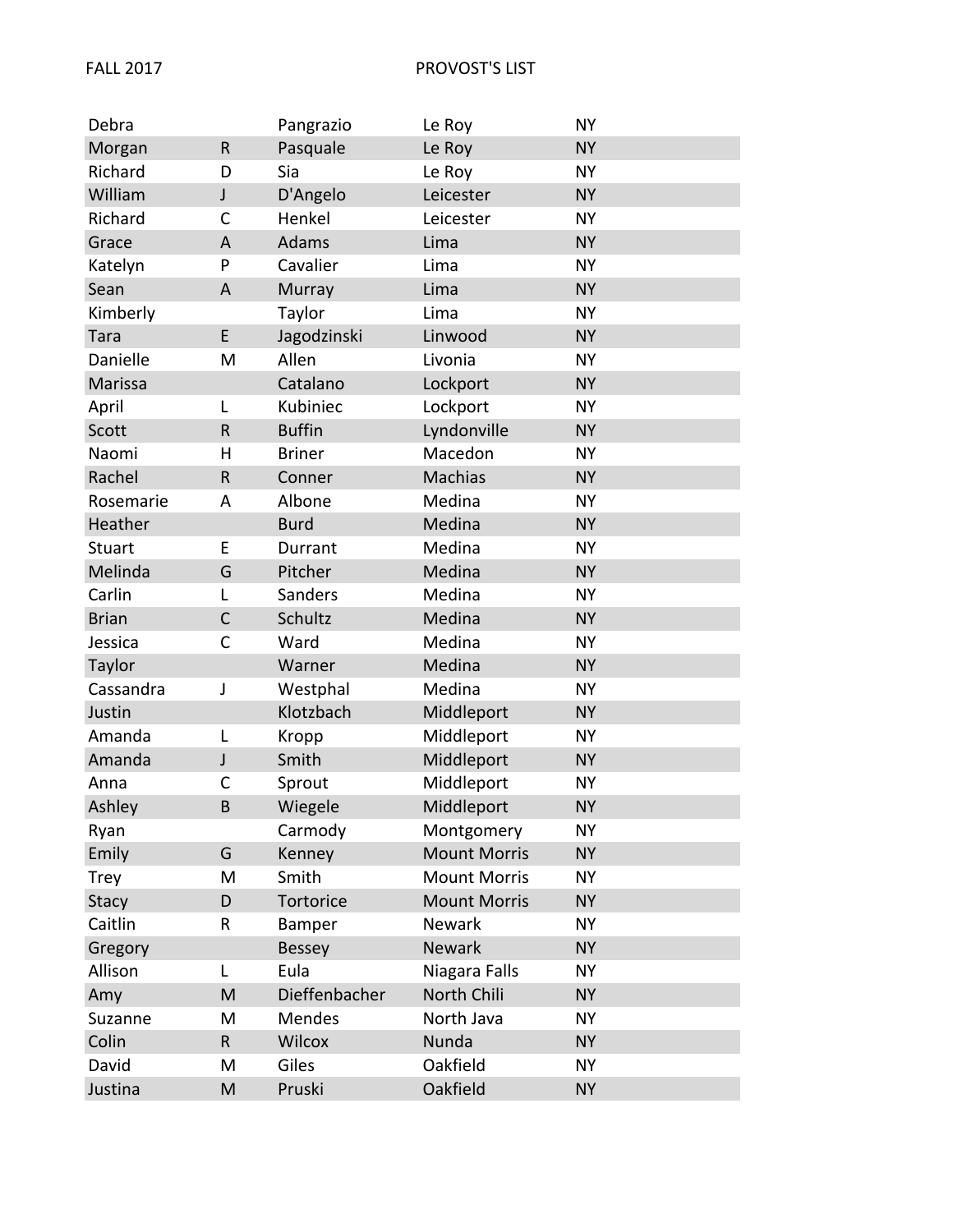| Jessica       | T            | Waite            | Oakfield    | <b>NY</b> |
|---------------|--------------|------------------|-------------|-----------|
| Mariah        | M            | Woodrich         | Oakfield    | <b>NY</b> |
| Sierra        | R            | Bosdyk           | Pavilion    | <b>NY</b> |
| Sandra        | D            | Fanton           | Pavilion    | <b>NY</b> |
| Joseph        | M            | LaCross          | Penfield    | <b>NY</b> |
| Hillary       | T            | Shaffer          | Perry       | <b>NY</b> |
| Logan         | J            | Schimmel         | Prattsburgh | <b>NY</b> |
| Mary Alice    |              | Torba            | Richmond    | VA        |
| Jennifer      | A            | Ware             | Richmond    | VA        |
| Kenyon        | $\mathsf J$  | Carlson          | Rochester   | <b>NY</b> |
| Meaghan       | А            | Clark            | Rochester   | <b>NY</b> |
| Liliana       | M            | Crane            | Rochester   | <b>NY</b> |
| Laura         | А            | Dejohn           | Rochester   | <b>NY</b> |
| Aaron         | B            | Evans            | Rochester   | <b>NY</b> |
| lan           | J            | Farrell          | Rochester   | <b>NY</b> |
| Zachary       | $\mathsf{C}$ | Glidden          | Rochester   | <b>NY</b> |
| lan           | E            | Harewood         | Rochester   | <b>NY</b> |
| Tamieka       |              | Jones            | Rochester   | <b>NY</b> |
| Gabrielle     | O            | Konieczny        | Rochester   | <b>NY</b> |
| Olga          |              | Lysenko          | Rochester   | <b>NY</b> |
| <b>Baruch</b> | J            | Marshall         | Rochester   | <b>NY</b> |
| Julie         |              | Melville         | Rochester   | <b>NY</b> |
| Daniel        | J            | <b>Nichols</b>   | Rochester   | <b>NY</b> |
| Janet         |              | Patt             | Rochester   | <b>NY</b> |
| Thomas        |              | Raleigh          | Rochester   | <b>NY</b> |
| Lisa          | $\mathsf{C}$ | Ritson           | Rochester   | <b>NY</b> |
| Maria         | L            | Simon            | Rochester   | <b>NY</b> |
| Rachel        | L            | Stern            | Rochester   | <b>NY</b> |
| Ciera         | Α            | Thompson         | Rochester   | <b>NY</b> |
| Adele         | J            | Vigil            | Rochester   | <b>NY</b> |
| Kendra        |              | Walker           | Rochester   | <b>NY</b> |
| Andrew        | $\mathsf J$  | Willits          | Rochester   | <b>NY</b> |
| Jared         | G            | Ziegler          | Rochester   | <b>NY</b> |
| Richard       | M            | Gatti            | Rush        | <b>NY</b> |
| Mikayla       | R            | Godleski         | Sidney      | ME        |
| Kayla         | A            | Schiltz          | South Wales | <b>NY</b> |
| Olivia        | R            | Bixby            | Spencerport | <b>NY</b> |
| Walela        | К            | Garland-Standing | Spencerport | <b>NY</b> |
| Sadie         | M            | Peers            | Spencerport | <b>NY</b> |
| Paula         | К            | Lutz             | Springville | <b>NY</b> |
| Athalie       | E            | Fiegl            | Springwater | <b>NY</b> |
| Jill          | E            | Woodruff         | Springwater | <b>NY</b> |